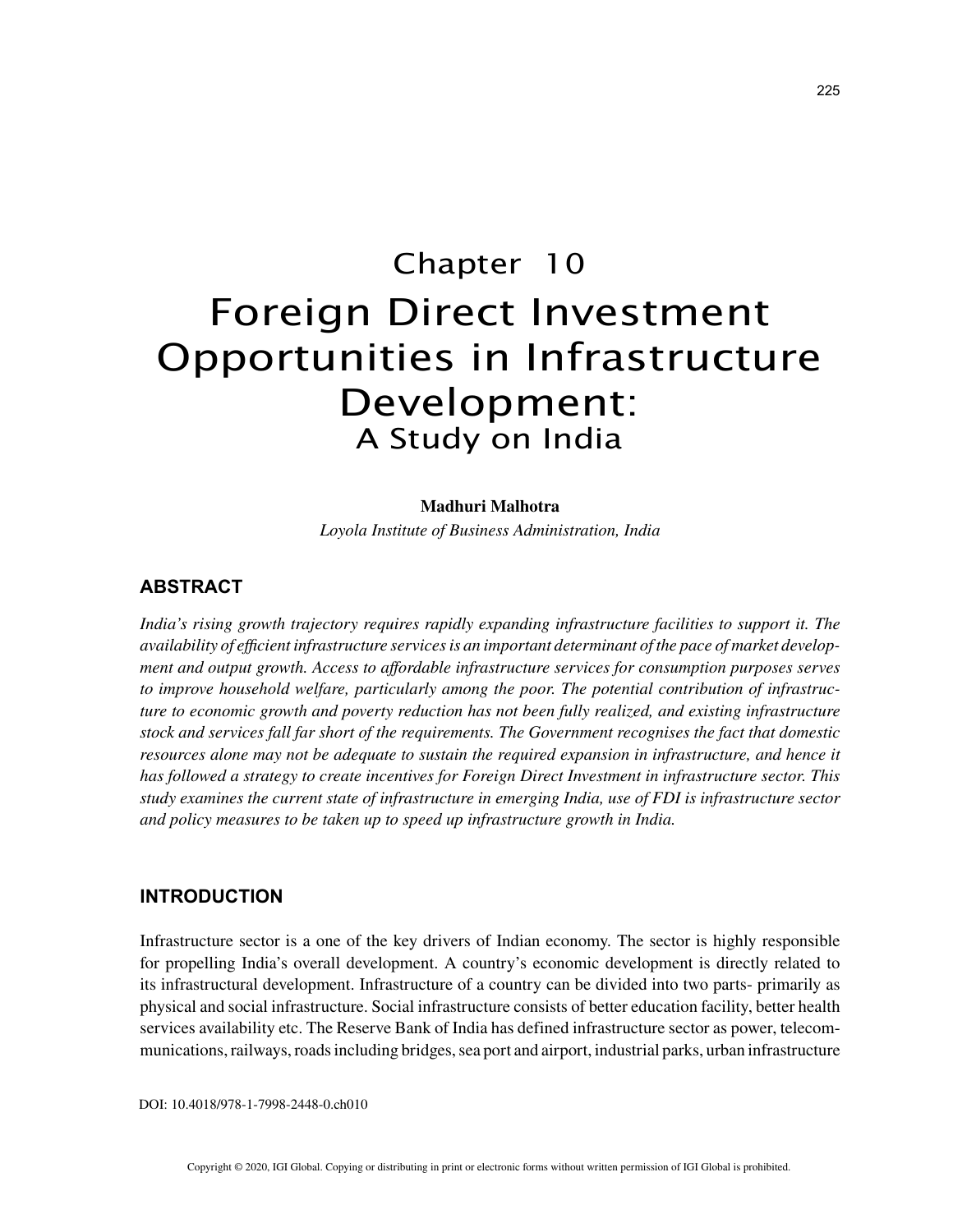(water supply, sanitation and sewage projects), mining, exploration and refining, cold storage and cold room facility, including for farm level pre-cooling for preservation or storage of agricultural and allied produce, marine products and meat. The physical infrastructure facilities in India are not adequate to meet the increased demand at present. In most cases, India's infrastructure is of poor quality, by world standards. Traditionally, infrastructure was the exclusive province of the public sector, with large, stateowned enterprises (SOEs) being responsible for investment and service delivery. These entities were costly and inefficient providers of infrastructure services. International organisations such as World Bank, has encouraged privatization which has been a major component of the economic reform programmes pursued by many developing countries over the past two decades. Privatization is perceived to provide better use of resources, more efficient operations, reduced financial burden on government and increase in the level of foreign and domestic private investment (World Bank, 1995). Private sector has become increasingly involved in the financing and delivery of infrastructure services. A large number of developing countries have introduced private participation into their infrastructure industries. Of the total quantum of FDI flows across the globe, a large fraction has gone into infrastructure projects. Growing pressures on Government budgets and a general concern about the quality of service provision by incumbent entities saw an explosion of private sector FDI into infrastructure, particularly in the developing countries. Between 1990 and 1998, infrastructure projects in the developing countries attracted about US\$ 63 billion through the following routes: Privatisation sales, Concessions, Leases and other contractual agreements, new capacity creation through build-operate-transfer (BOT) Agreements. The bulk of infrastructure FDI in terms of quantum of investment has flowed into the telecom and power sectors. There are two routes available for foreign direct investment in India: (i) Automatic route under which companies receiving Foreign Direct Investment need to inform the Reserve Bank of India within 30 days of receipt of funds and issuance of shares to the foreign investor (ii) For sectors that are not covered under the automatic route, prior approval is needed from the Foreign Investment Promotion Board (FIPB). The Table below lists the FDI ceiling under automatic route in India.

Government of India promoted FDI in infrastructure through increase in proposed investment limit in FDI sector to US\$1000 billion in coming years. More than 70% of it is expected from private and foreign players. For infrastructure sector, India is relying mainly on private sector investment through Public Private Partnership. The PPP is planning to invest more than US\$ 400 billion in infrastructure sector in the next 5 years. The Government of India is also planning to set up a dedicated panel to enhance the approval process of infrastructure projects. As per the research reports, an investment inflow of more than US\$1 trillion will be required in different projects such as harbour, highways and power plants and more than 1.8 trillion US\$ will be required to be invested in infrastructure projects in India.

|                | <b>Sector</b>                                                                    | Percent |
|----------------|----------------------------------------------------------------------------------|---------|
|                | Telecom                                                                          | 49      |
| $\overline{2}$ | Electricity generation, transmission and distribution (except nuclear power) 100 | 100     |
|                | Roads and Highways                                                               | 100     |
|                | ports and harbours                                                               | 100     |
| 6              | Civil Aviation                                                                   | 100     |

*Table 1. FDI Ceiling under automatic route*

Source: Department of Industrial Policy and Promotion, Government of India. www.dipp.nic.in